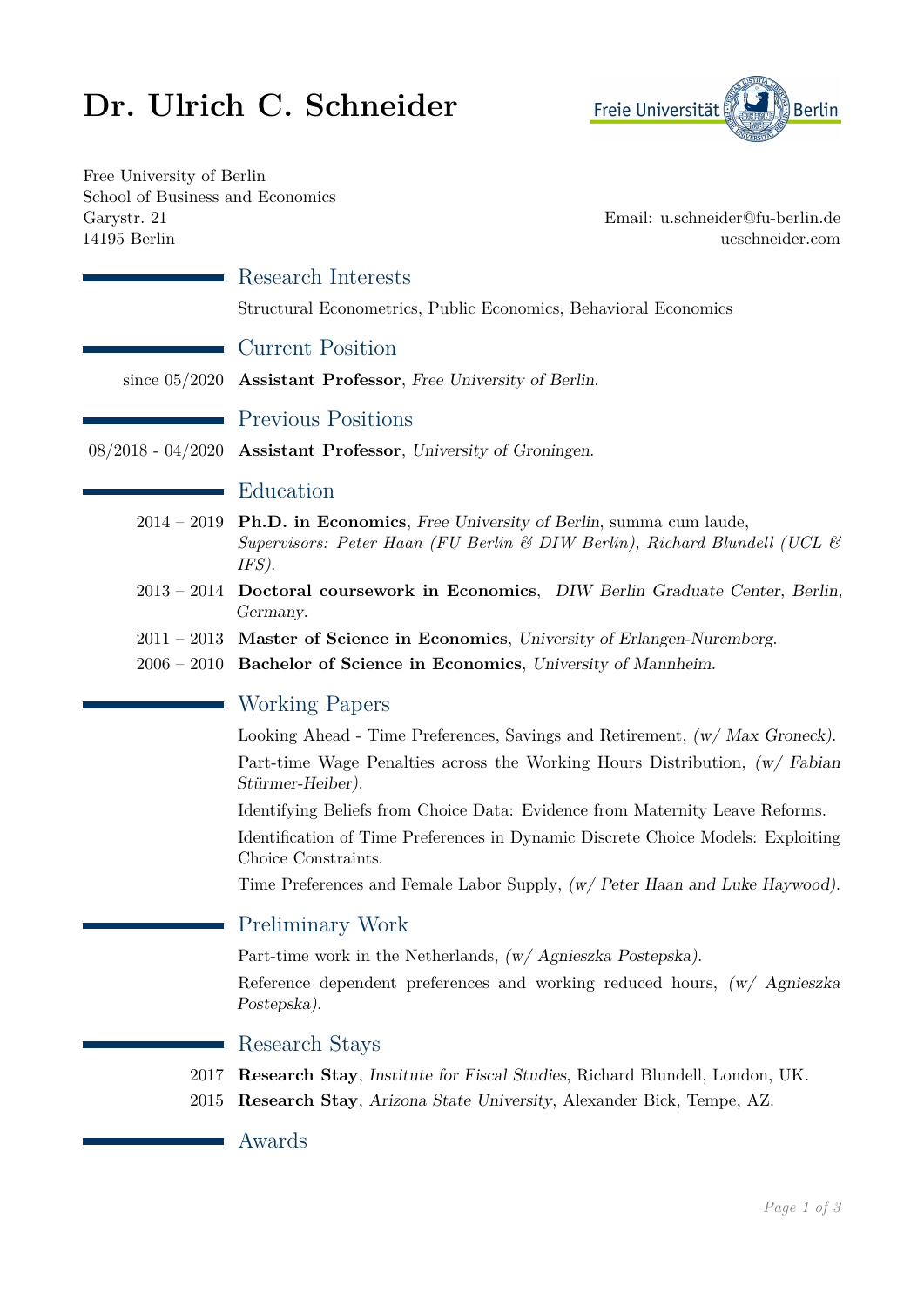- 2013 2014 **Scholarship**, Ph.D. scholarship by the Graduate Center of DIW Berlin.
- 2012 2013 **Fellowship**, Fellow of the Emerging Field Initiative "Taxation, Social Norms, and Compliance: Lessons for Institution Design", University of Erlangen-Nuremberg.

### Affiliations

- since 2017 Team member of Fördernetzwerks Interdisziplinäre Sozialpolitikforschung (FIS) (Interdisciplinary research network funded by the German Federal Ministry of Labour and Social Affairs).
- 2017 2019 Team member of Collaborative Research Center SFB TRR 190 (DFG) "Rationality and Competition: The Economic Performance of Individuals and Firms".
- 2015 2019 Team member of Priority Program SPP 1764 (DFG) "The German Labor Market in a Globalized World".
- 2015 2019 Member of Berlin Network for Labor Market Research.

## Teaching

- 2020 present **Taxation**, Master, Free University of Berlin.
- 2020 present **Public Finance**, Bachelor, Free University of Berlin.
	- 2018 2020 **Empirical Econometrics**, Bachelor, University of Groningen.
	- 2019 2020 **Financial and Economic Organization of Health Care Markets**, Master, University of Groningen.
	- 2018 2020 **Health Economics**, Bachelor, University of Groningen.
	- 2018 2020 **Sports Economics**, Bachelor, University of Groningen.
	- 2015 2016 **Econometric Methods**, Master, Free University of Berlin.

# Invited Presentations

- 2019 LMU (Munich, Germany).
- 2018 University of Groningen (Groningen, Netherlands), IZA (Bonn, Germany), IFS (London, United Kingdom).

#### Conference Presentations

- 2019 NESG (Amsterdam, Netherlands), IAAE (Nikosia, Cyprus), IPDC (Vilnius, Lithuania), EALE (Uppsala, Sweden).
- 2018 NASMES (Davis, USA), EEA/ESEM (Cologne, Germany), 5th Workshop in Labor Economics (Nizza Monferrato, Italy).
- 2017 IFS (London, United Kingdom), Natural Experiments and Controlled Field Studies Workshop (Ohlstadt, Germany), Rationality and Competition Workshop (Tutzing, Germany).
- 2016 IIPF (Lake Tahoe, USA), IAAE (Milano, Italy), DFG Priority Program 1764 Workshop (Mannheim, Germany).
- 2015 ASU (Tempe, USA).
- 2014 DFG Priority Program 1764 Workshop (Mannheim, Germany).

#### Refereeing

The Scandinavian Journal of Economics.